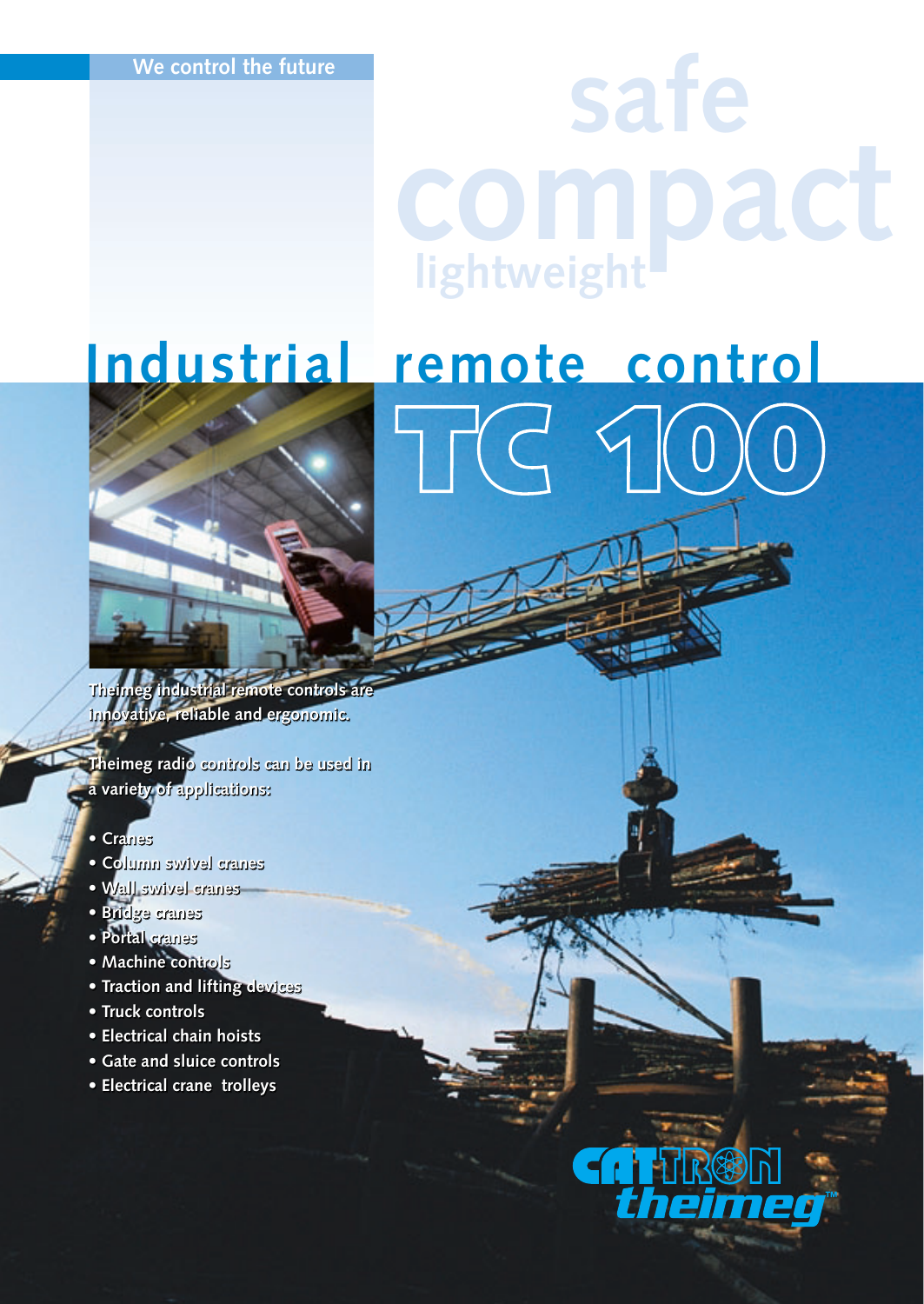## **Industrial remote controls TC 100 Quadro, Handy, Mini**









## **TC 100 Quadro**

The TC 100 Quadro features innovative technology, ease-ofhandling and is very lightweight.

#### It is equipped with: 4 dual pressure push-buttons 1 mushroom-switch for stop function 1 signal push-button

The transmission frequency can be set in the range 410 MHz - 490 MHz. The battery is normally recharged with a standard charger unit via the recharging socket on the transmitter housing. The receiver is normally fitted with a PG screw connection.

16 output relays, 14 normally-open contacts and 2 change-over contacts are available to the user. Flexible choice of frequency and receiver designs enable the device to be used in a wide range of applications. The TC 100 Quadro is an inexpensive alternative to cable-based crane and machine controls.

## **TC 100 Handy**

The TC 100 HANDY combines reliability and user-friendliness by means of intelligent technology and ergonomic design. The transmitter can easily be operated with one hand.

It is equipped with: 6 dual pressure push-buttons with perceptible pressure point

- 3 push-buttons
- 1 electronic selector switch
- 1 mushroom-head switch for stop function

The TC 100 HANDY is an inexpensive alternative to cable-based crane controls. Innovative technology permits master/slave operation or tandem operation.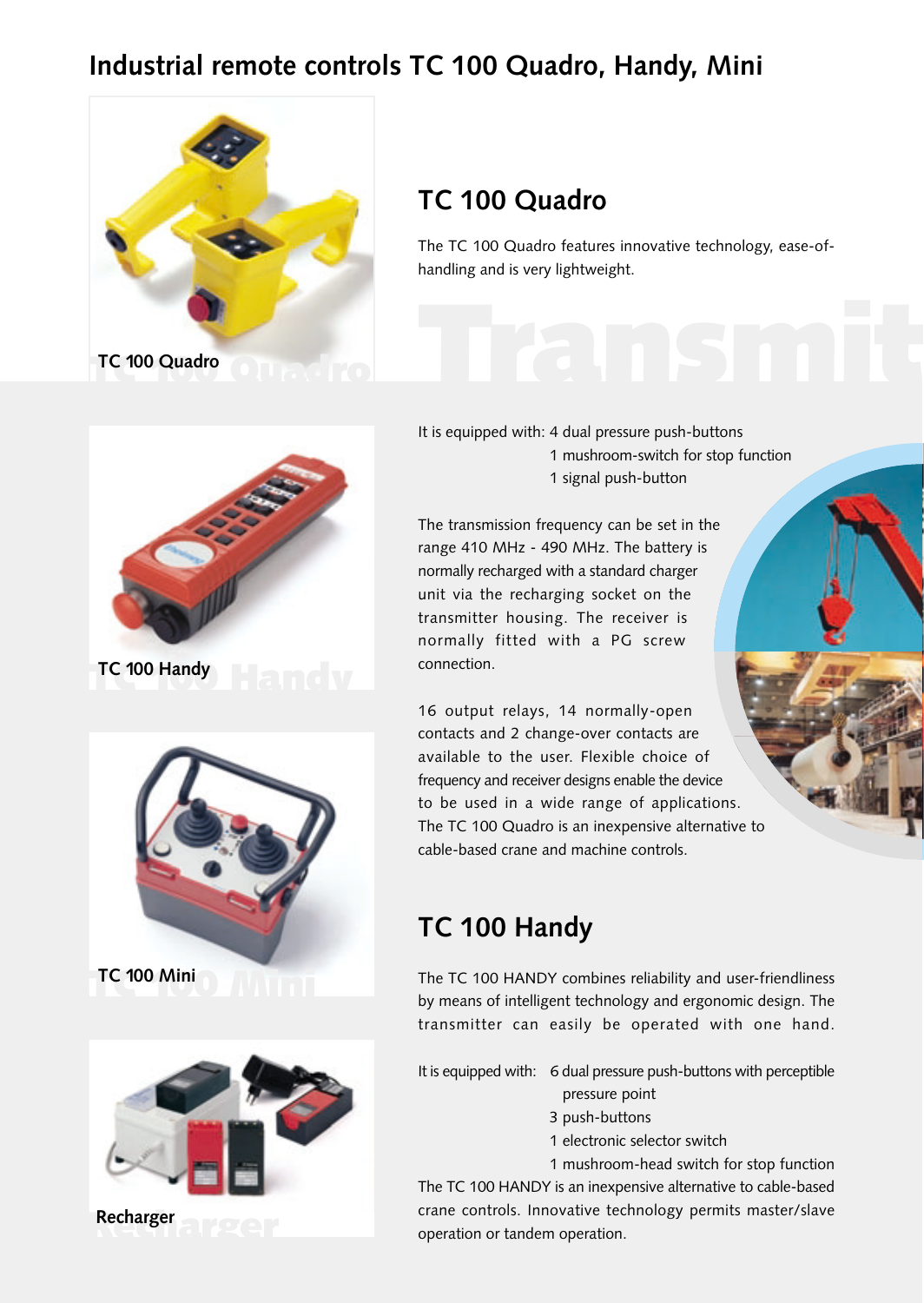

Latest synthesising technology with Autoscan-function enables the user to set or adjust frequencies by means of DIP-switches or by the searching function. A pouch with or without a side window is available. The receiver is normally equipped with 16 output relays - of which 14 are normally-open contacts and 2 are change-over contacts.

## **TC 100 MINI**

The TC 100 MINI combines innovative technology with perfect design. The transmitter is robust and ergonomic in design. Synthesising technology, master/slave or tandem control are integral components of the TC 100 MINI technology.



It is equipped with: 1 single axis joystick for

- 1 two-stage drive
- 1 dual axis joystick for
- 2 two-stage drives
- 3 push-buttons
- 1 three-way selector switch

The above features mean that the TC 100 MINI is an alternative to the TC 100 HANDY.

The TC 100 MINI is normally supplied with a cushioned waist belt or optionally with a user-friendly body harness.

Customised transmitter designs are optionally available in addition to the standard version.